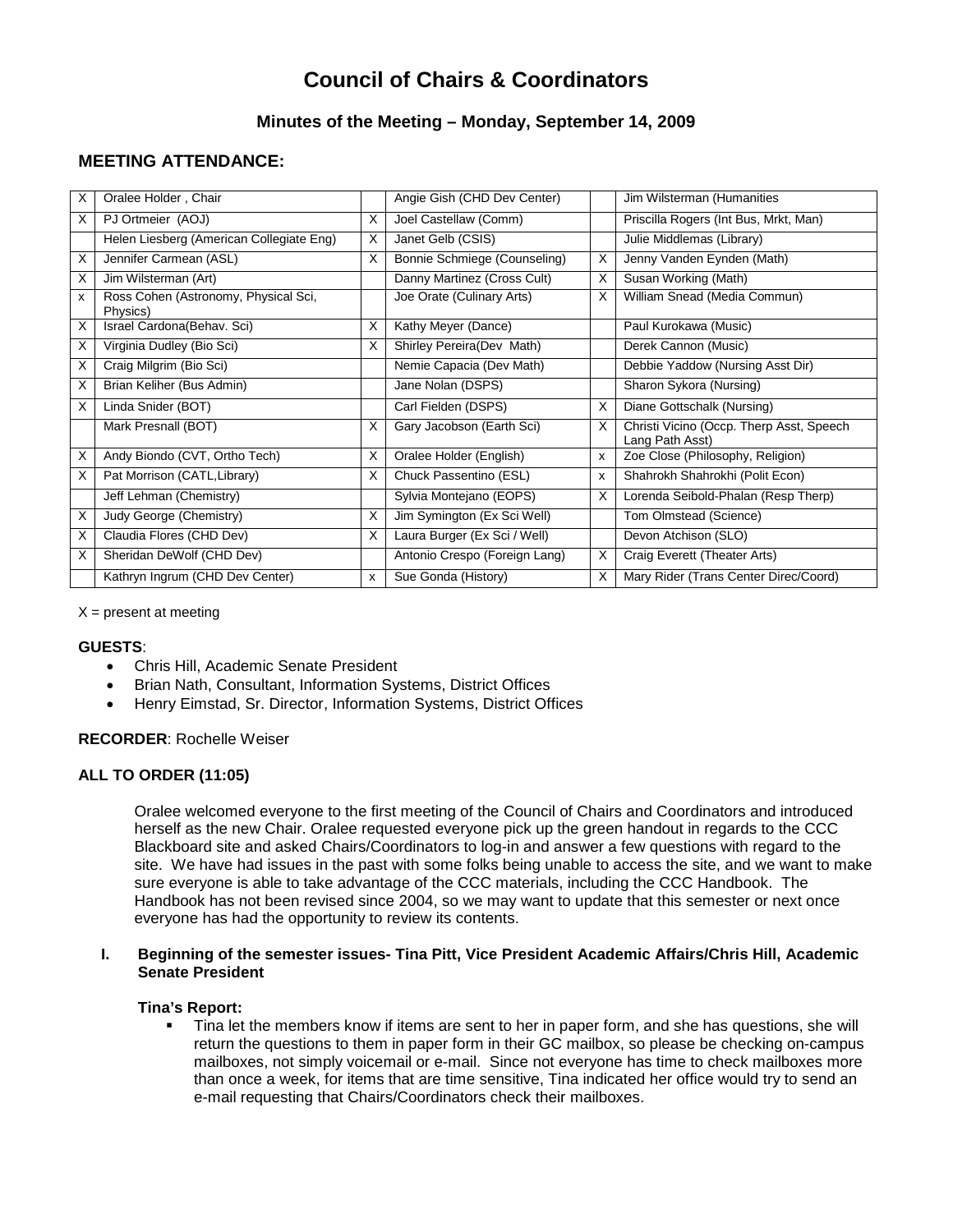- Tina announced there would be Fall semester training sessions for IFAS (used for department budgets, recording, and purchasing). Anyone interested in such training should e-mail her. Oralee will forward to faculty the specific dates for the training sessions once they are established.
- Tina let the Chairs and Coordinators know that GC is setting up an inventory system for Certificates of Proficiency and to be sure to let their Deans know what Certificates are offered.
- Tina announced that Supervised Tutoring has changed due to new legislation; GC will no longer receive appropriation monies for Supervised Tutoring in some areas outside the Basic Skills arena. GC can now only offer 1 supervised tutoring class (with multiple sections), and it must related to basic skills; reading, writing arithmetic, and ESL. Tina closed by noting this is very new legislation, and GC as well as other community colleges in our region will be figuring out a strategy for making it work while still serving our students.

## **Chris's Report:**

Chris presented the current (revised) Add Code Processing and the background of how it is supposed to work. Since there have been many concerns raised by faculty about how the Add process functioned during the first two weeks of this semester, Chris fielded questions, comments, and concerns from the Chairs and Coordinators. The following issues were mentioned:

- **EXECT** instructors would like final control over adding students to a class rather than having the classes reopen for enrollment online;
- for classes that meet on Saturdays, there is no Saturday add code and students are not able to access blackboard and start class;
- for hybrid or online classes, the registration process can be very time-consuming; students can miss the first day of class waiting to register;
- there was apparently a problem with Web Advisor allowing students to use one add code to add multiple sections (Henry Eimstad indicated this loophole was being closed for Spring);
- there was concern that Web Advisor and the GC Schedule do not contain the same information with regard to adding classes.

Chris requested that Chairs and Coordinators contact her with any additional concerns not addressed because of today's time constraints. She would like as much information as possible to be able to work on the problems.

#### **II. Rehire Preference Report: Brian Nath, District Information Systems**

Brian presented a demonstration on how to access Rehire Preference information in order to generate a report for an individual department. He demonstrated where to locate the report and how to fill out the parameters to create a report of names. Brian noted that in 1997 there was a change in the contract which made the preference go from 4 semesters to 8 in order for adjuncts to achieve reemployment rights for rehire. There was some discussion regarding how adjuncts might lose or forfeit their rehire preference status, and Oralee indicated she would bring in information so that we could revisit this issue at the next meeting.

#### **III. Issues from the Counseling Department: Bonnie Schmiege, Chair Counseling Department and Mary Rider, Transfer Center Director and Coordinator**

#### **Bonnie's Report:**

Bonnie presented an update on the reductions the Counseling Department is grappling with during this economic downturn. The Matriculation budget could be cut 40%-65%; Donne Leigh and Jim Fenningham have retired; there are currently no adjunct counselors; and Brad Tiffany, Dean of Admissions and Records, has retired as has Kats Gustafson. GC will be hiring a Dean of Technology and Resources to replace the two Dean positions. Bonnie then reported how Counseling was still able to serve students, including eliminating most drop-in appointments for new students in favor of group workshops—30 students to 1 counselor, addressing the large influx of veterans by offering appointments, as legally required by veterans' affairs, etc. She reported Counseling was able to assist all students who needed services. Bonnie noted that after the hectic start of the semester, the Counseling office is now experiencing a slow period. She suggested instructors encourage students to make appointments to be seen now.